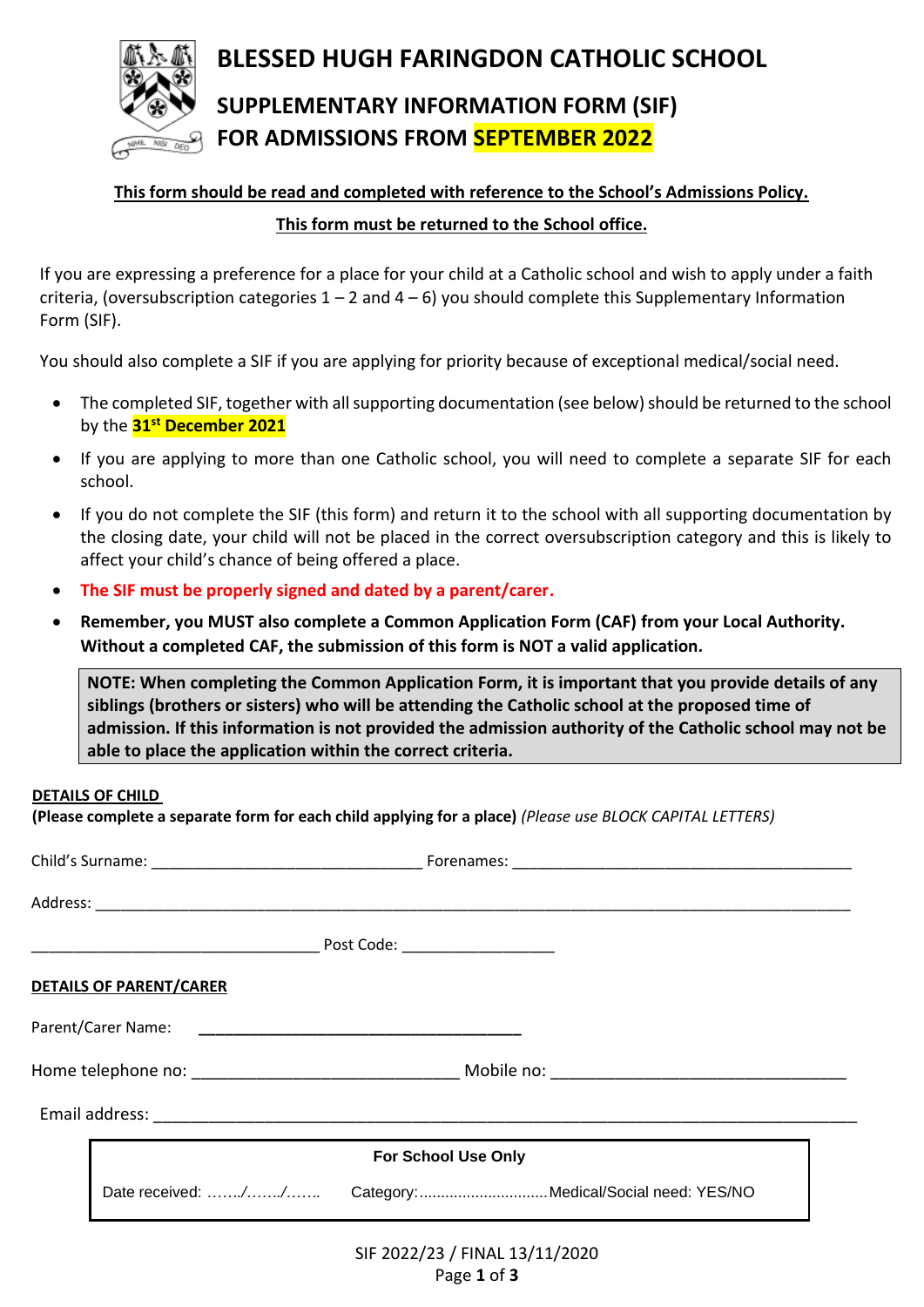### **Religious status of child (please indicate by a tick in the appropriate box)**

| Catholic                               |              |
|----------------------------------------|--------------|
| Member of an Eastern Christian Church  | $\mathbf{1}$ |
| Member of other Christian denomination | $\mathbf{1}$ |
| Member of other faith                  | $\Box$       |
|                                        |              |

Catholic parish in which your child lives (if applicable):

# **SUPPORTING DOCUMENTATION**

It is strongly recommended that all supporting documentation requested below is supplied. Failure to submit this information will prevent your child being placed in the correct oversubscription category and may result in the application not being successful**.**

### **All documents should be provided at the same time as this form is returned to the school.**

# **1. APPLICATION FOR A CATHOLIC CHILD**

# **Evidence of Catholic Baptism/Reception**

- A copy (not the original) of the child's Baptism certificate **OR**
- Notification of Reception into full communion of the Catholic Church via the Rite of Christian Initiation

The Admission Authority may request additional supporting evidence if the written documents that are provided do not clarify the fact that the child was baptised or received into the Catholic Church, e.g. where the name and address of the Church is not on the certificate or where the name of the Church does not state whether it is a Catholic Church or not. Those who have difficulty obtaining written evidence of baptism or reception into the Church should contact their Parish Priest.

# **2. APPLICATION FOR A MEMBER OF AN EASTERN CHRISTIAN CHURCH**

If application is being made for a place at the school for a member of an Eastern Christian Church, including Orthodox Churches, evidence of membership will be required. A certificate of baptism or reception from the authorities of that Church should be provided at the same time as this form is returned to the school.

### **3. APPLICATION FOR A MEMBER OF ANOTHER CHRISTIAN DENOMINATION OR OTHER FAITH**

If an application is being made for a place at the school as a member of another Christian denomination or another faith, a letter confirming membership of that Christian denomination or faith and signed by the appropriate minister of religion or faith leader, will be required. Alternatively, the letter may be signed electronically and emailed direct to the school from the minister/faith leader's or church's email account

### **4. APPLICATION FOR EXCEPTIONAL MEDICAL/SOCIAL NEED**

**STRONG AND RELEVANT EVIDENCE***,* **NAMING THE SCHOOL, MUST BE PROVIDED BY AN APPROPRIATE PROFESSIONAL AUTHORITY (e.g. qualified medical practitioner, education welfare officer, SENCO, senior UK service personnel, social worker or social care professional). EVIDENCE OF A DIAGNOSIS OR A LETTER FROM A PARENT EXPRESSING A PREFERENCE FOR THE SCHOOL IS NOT SUFFICIENT EVIDENCE** *(see note d).*

# **CHECKLIST**

**Have you:**

- enclosed a copy of the baptism certificate or certificate of reception into the full communion of the Catholic Church for the child (where applicable)  $\Box$
- enclosed a certificate of baptism or reception into the Eastern Christian Church (where applicable)
- enclosed a letter confirming membership of a Christian denomination or other faith (where applicable)
- enclosed evidence of exceptional medical/social need (where applicable)  $\Box$
- completed and returned your Local Authority's Common Application Form  $\Box$

SIF 2022/23 / FINAL 13/11/2020 Page **2** of **3**